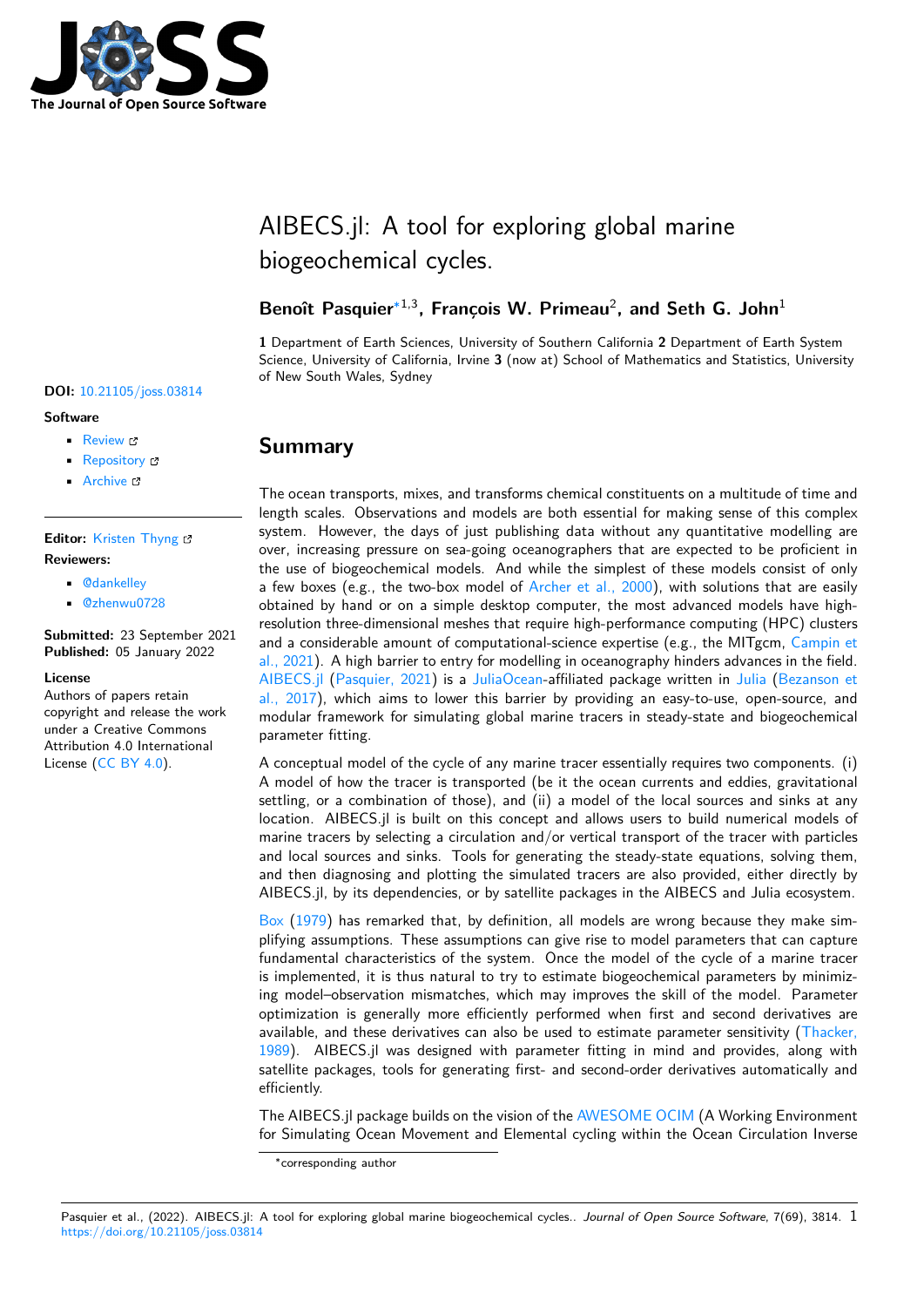

Model, or AO, John et al., 2020), which was designed to make three-dimensional elementcycling models more broadly accessible. Written in  $Julia$  — chosen for of its combined expressive power and efficiency and offering a truly open-source solution — the AIBECS.jl framework improves on the AO on a number of fronts to target education and research. Simple AIBECS.jl simu[lations can be pro](#page-5-0)duced in minutes in interactive notebooks while resourcehungry projects, e.g., for optimizing models with m[ultiple](https://julialang.org/) tracers interacting nonlinearly within a high-resolution mesh, can be easily version-controlled, hosted, and run on HPC clusters.

Through a simple user interface, AIBECS.jl provides access to a variety of steady-state ocean circulation models. These currently include the Ocean Circulation Inverse Model (OCIM) v0.1 (Primeau et al., 2013), v1.0 (DeVries, 2014; DeVries & Primeau, 2011), and v2.0 (DeVries & Holzer, 2019), and the MITgcm-built Ocean Comprehensible Atlas (OCCA) ocean-state estimate model (Forget, 2010), of which the downloads are handled by the DataDeps.jl package (White et al., 2019). AIBECS.jl also offers classic two-box and three-box models (Archer et al., 2000; [Sarmiento](#page-6-1) & Grub[er, 2006\). Th](#page-4-0)e [OceanGrids.jl](#page-4-1) package, on which A[IBECS de](#page-4-2)[pends, provid](#page-4-2)es the underlying grid configuration types as well as regridding and interpolating routines. Sw[apping the un](#page-4-3)derlying circulation model and grid requires [a single-line](https://github.com/oxinabox/DataDeps.jl)-of-code [change, facilitating](#page-7-1) intercomparison projects. As new circulation models that are re[presented](#page-3-0) [in matrix](#page-3-0) f[orm are made publicly avail](#page-6-2)able, th[ey will be add](https://github.com/briochemc/OceanGrids.jl)ed to the collection. These could include past- and future-ocean circulation models, for paleoceanographic or climate-change studies, for example.

AIBECS.jl also provides extra functionality to facilitate the generation of numerical models. Tooling to simulate gravitational settling of tracers with non-buoyant particles is provided by the transportoperator function. In addition, AIBECS provides access to a number of predefined fields that can be used to generate source and sink processes. Fine-resolution (1-arc-minute) topography from the ETOPO1 dataset (Amante & Eakins, 2009) can be used for a refined interception of particulate fluxes by subgrid topographic features not captured by coarser circulation models. For aeolian deposition, AIBECS.jl includes aerosol-typeand region-of-origin-partitioned dust deposition fields (Chien et al., 2016; Kok et al., 2021). Datasets for global river discharge (Dai, 2017; Dai & Tren[berth, 2002\) and surface gr](#page-3-4)oundwater discharge (Luijendijk et al., 2019, 2020) are included. For hydrothermal-sourced tracers, the helium fluxes from the Earth's mantle computed with the OCIM v1.0 and v2.0 are available when loading the corresponding circulation models (D[eVries, 2014;](#page-3-5) DeVrie[s & Holzer, 2019](#page-5-1)). AIBECS.jl also provides access to [the data i](#page-4-4)n[cluded with the AWES](#page-4-5)OME OCIM framework (John et al., [2020\), namely data fro](#page-5-2)[m the](#page-5-3) Global Ocean Data Analysis Project (GLODAP, Lauvset et al., 2016; Olsen et al., 2016), P-cycling modelled fields from Weber et al. (2018), nepheloid layers (Gardner, Richardson, & Mishonov[, 2018;](#page-4-0) Gardne[r, Richardson, Mishonov](#page-4-2),  $\&$  Biscaye, 2018; Taburet et al., 2019), as well as other data already present within AIBECS [or satellite packag](#page-5-0)es. Also useful to global biogeochemistry modelling are data from the [World Ocean Atlas](#page-5-4) ([Garcia et al., 2018](#page-6-3)) that can be downloaded, assis[ted by extern](#page-7-2)a[l pack](#page-7-2)age WorldOceanAtlasTools.jl [\(Pasquier, 2019\). Similarly,](#page-4-6) [GEOTRACES data \(Schlitzer et](#page-5-5) [al., 2018\) can b](#page-5-5)e [handled by the](#page-6-4) GEOTRACES.jl package (although GEOTRACES requires manual download of the data). More advanced usage such as optimization is facilitated by the F1Method.jl packag[e \(Pasquier, 2020\),](#page-4-7) which provides efficient gradient and Hessian computati[ons of objective functions](https://github.com/briochemc/WorldOceanAtlasTools.jl) [defined through](#page-6-5) AIBECS.jl, which can then be dir[ectly fed to](#page-6-6) [optimizat](#page-6-6)ion routines from, e.g., the [Optim.jl](https://github.com/briochemc/GEOTRACES.jl) package (Mogensen & Riseth, 2018). Finally, plotting recipes for the Plots.jl package (Breloff, 2021), are available.

[Internally, AI](https://github.com/briochemc/F1Method.jl)BECS.jl [uses a quasi-New](#page-6-7)ton solver (Kelley, 2003) translated from MATLAB to Julia and tailored to the context of marine tracers to solve/simulate tracers. AIBECS uses forward-mode auto-differentiation fro[m the](https://github.com/JuliaNLSolvers/Optim.jl) ForwardDiff.jl [package \(Revels et al.,](#page-6-8) 2016) for the nonlinear parts of t[he syste](https://github.com/JuliaPlots/Plots.jl)m of ordi[nary different](#page-3-6)ial equations to generate the Jacobian required for the solver. Metadata such as units [and prior dis](#page-5-6)tributions can be attached to model parameters, which are handled with the help of the UnPack.jl, FieldMetadata.jl, Flatten.jl, DataFrames.jl, Distributions.jl (Besan[çon et al., 202](https://github.com/JuliaDiff/ForwardDiff.jl)1; Lin et al., 2019), [Unitful.jl,](#page-6-9) and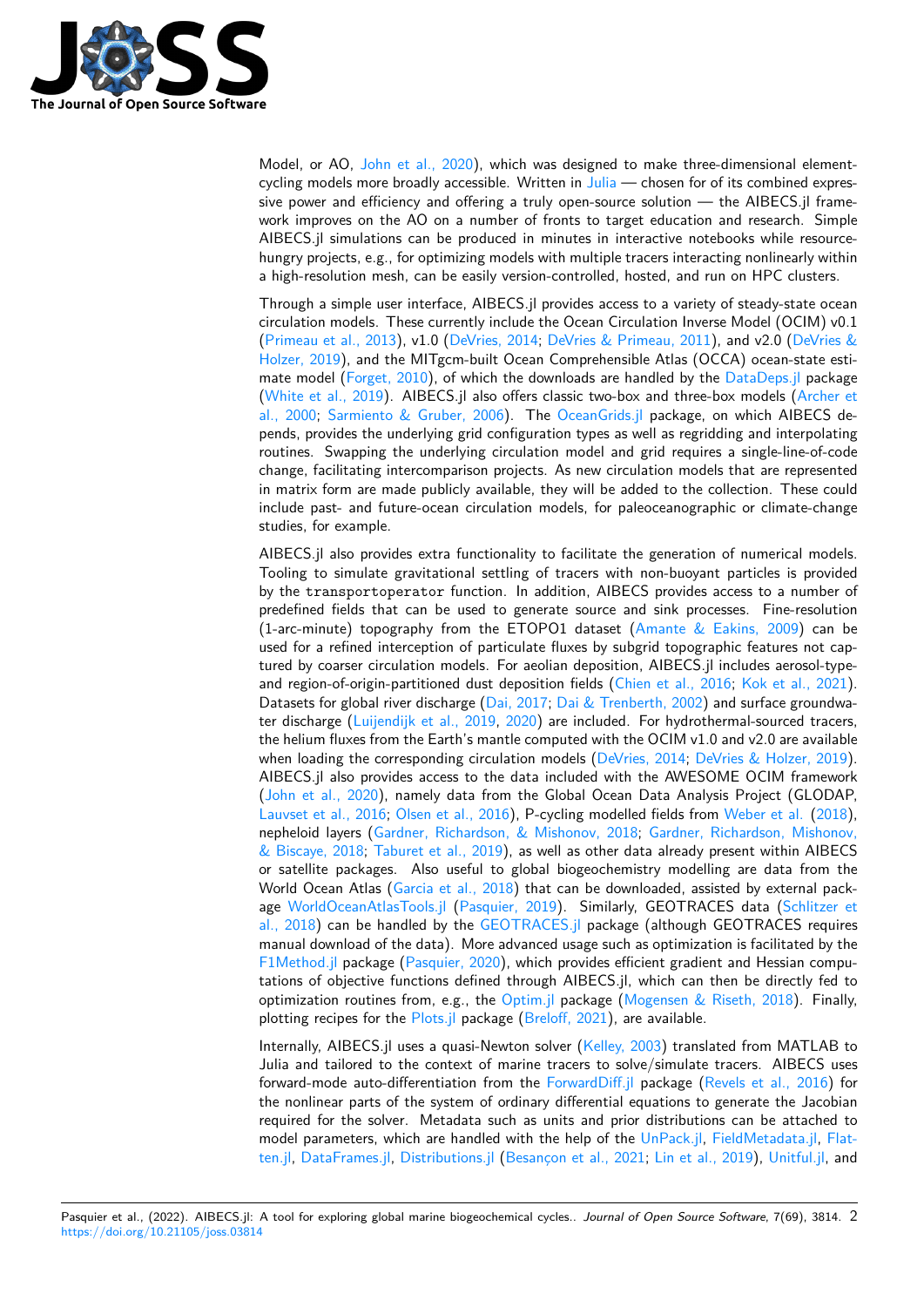

Bijectors.jl dependencies.

The AIBECS.jl package is registered with Julia's default package registry (GENERAL), such that installation takes a single line of code from within Julia. The package documentation, which is built through continuous integration (CI), includes tutorials and how-to guides that [are both a](https://github.com/TuringLang/Bijectors.jl)vailable online for consultation and as runnable Jupyter notebooks. Continuous inte[gration thro](https://github.com/JuliaOcean/AIBECS.jl)ugh GitHub actions also includes [a fairly complete suite of tests.](https://github.com/JuliaRegistries/General)

## **Statement of need**

Pioneered by Schlitzer (1993) to study the ocean circulation using ventilation tracers such as radiocarbon (see also Schlitzer, 2000), the low computational costs of steady-state circulation models allow for efficient optimization and inference/estimation of biogeochemical parameters. Today, despite reduced resolution and steady-state assumption, data-constrained matrix-transp[ort mode](#page-6-10)ls [such](#page-6-10) as the OCIM are at the forefront of oceanographic research. This is evidenced for exa[mple by the gro](#page-6-11)wing number of high-profile studies that use such models for parameter estimation published in recent years (e.g., DeVries et al., 2017, 2012, 2013; DeVries, 2014; DeVries & Deutsch, 2014; DeVries & Weber, 2017; Roshan & DeVries, 2017; Teng et al., 2014; Wang et al., 2019; Weber et al., 2016; Weber & Deutsch, 2010). However, although the steady-state assumption and matrix representation simplify the simulation of tracers compared to traditional Ocean General Circulati[on Models \(OGCMs\)](#page-4-8), [most](#page-4-9) [studie](#page-4-10)[s that employ](#page-4-0) a [steady-state matrix repre](#page-4-11)s[entation of marine cyclin](#page-4-12)[g remain difficult to](#page-6-12) [repro](#page-6-12)d[uce without signifi](#page-6-13)c[ant computer-scien](#page-7-3)c[e and modelling exp](#page-7-4)e[rtise because they are bui](#page-7-5)lt on private implementations. Comparisons between different circulation models are moreover complicated by the lack of standardization across models.

Hence, there is a need to facilitate the use of steady-state ocean-circulation models by providing: (i) an integrated framework for handling a number of different ocean-circulation models with tools for swapping circulations (including interpolating from one model grid to another), (ii) a user-friendly interface for translating mathematical models of biogeochemical cycles into the corresponding code (e.g., for sources, sinks, and vertical transport of tracers), and (iii) solvers for efficient simulations, optimization, diagnosis, and statistical analysis.

AIBECS.jl provides a free, open-source, unified framework for biogeochemical-tracer-modelling studies that use steady-state circulation models. Among other advantages over existing solutions (i.e., the AO), AIBECS.jl offers better computational efficiency, enhanced versatility, composability with other Julia packages, and ease of reproducibility (granted by version control and Julia's package manager) and improved syntax, which are pillars of modern scientific dissemination. Thus, AIBECS users may include sea-going oceanographers and educators who will benefit from its simplicity, as well as more experienced modellers who can leverage its computational advantages. AIBECS.jl has been used for teaching and is currently used for research focused on marine trace metals.

The publication of circulation models as transport matrices from existing general circulation models (Bardin et al., 2014, 2016; Khatiwala et al., 2005; Khatiwala, 2007; Kvale et al., 2017; Zanna et al., 2019), and hopefully, future publication of transport matrix estimates from standard ocean general circulation models (e.g., Chamberlain et al., 2019) will increase the collection of circulations available from AIBECS.jl. Of particular interest to the broader community to fa[cilitate the simulatio](#page-3-8)[n of p](#page-3-9)[ast and future marine b](#page-5-8)[iogeochemical sta](#page-5-9)[tes would be](#page-5-10) [trans](#page-5-10)[port matrix models](#page-7-6) extracted from the Climate Model Intercomparison Project (CMIP), which includes past and future simulations of the [ocean circulation.](#page-3-10)

Further devepment could include exposing advanced Grren-function-based diagnostic tools (e.g., Holzer et al., 2021; Pasquier & Holzer, 2018), coupling tracers on different grids, Newton–Krylov solvers for cyclo-stationary states (e.g., CYCLOCIM: Huang et al., 2021), or time-dependent solvers for transient biogeochemical simualtions provided, e.g., by the SciML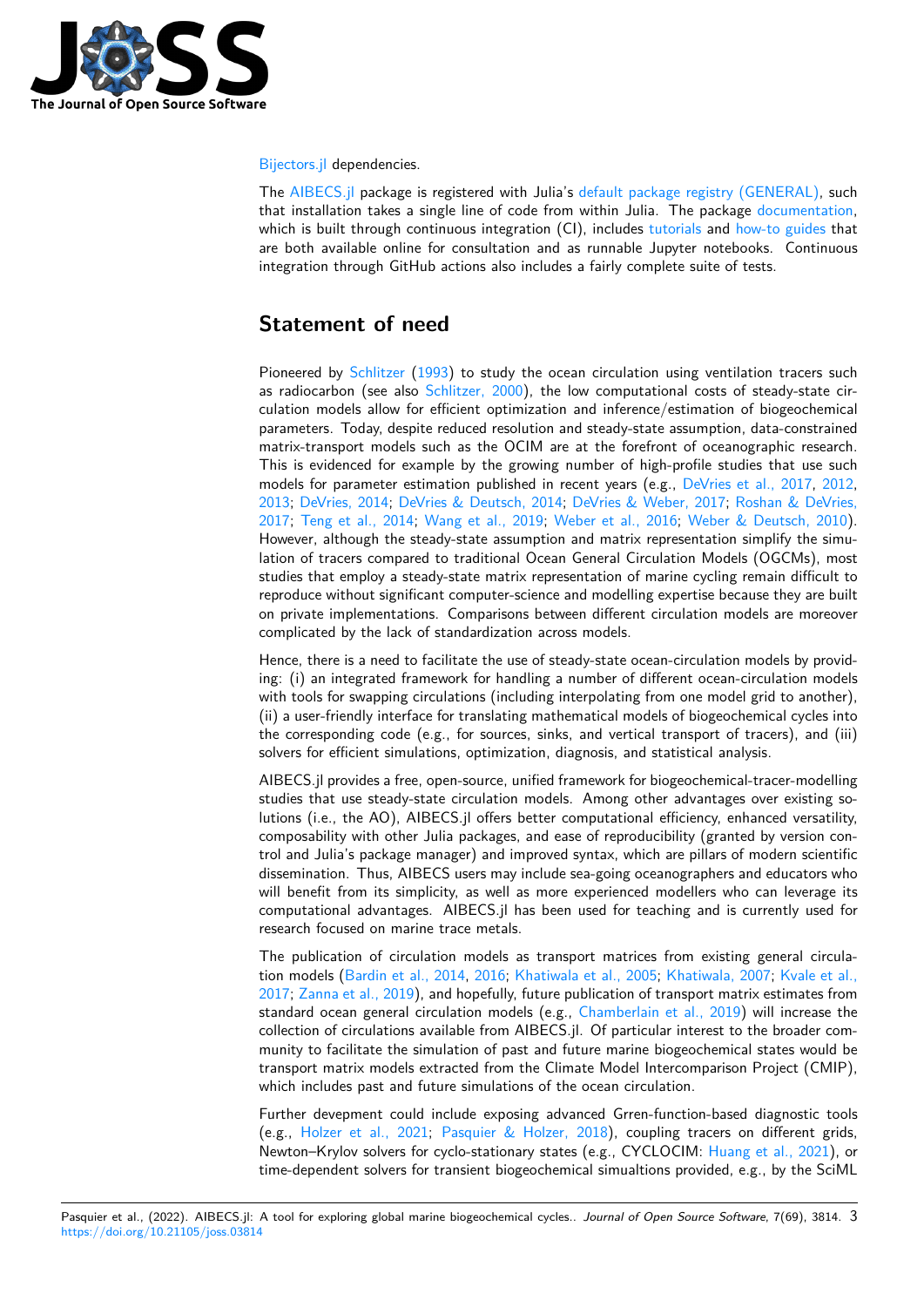

ecosystem (Rackauckas & Nie, 2017). Bridging packages could be implemented for improved composability with statistical packages (e.g., Turing.jl: Ge et al., 2018), optimization tools, and plotting software (e.g., Makie.jl: Danisch et al., 2021; Danisch & Krumbiegel, 2021).

## **Ackno[wledgement](#page-6-15)[s](https://github.com/JuliaPlots/Makie.jl)**

FWP and BP acknowledge funding from the Department of Energy (grant DE-SC0016539) and the National Science Foundation (grant 1658380). BP and SGJ acknowledge funding provided by the Simons Foundation (Award #426570SP to SGJ) and the National Science Foundation (grant 1736896). The authors thank Dr. Zhen Wu and Prof. Dan Kelley for their insightful reviews that have helped improve the software and this manuscript.

## **References**

- Amante, C., & Eakins, B. W. (2009). ETOPO1 1 arc-minute global relief model: Procedures, data sources and analysis [Data set]. In *NOAA Technical Memorandum NESDIS NGDC-24*. National Geophysical Data Center, NOAA. https://doi.org/10.7289/V5C8276M
- <span id="page-3-4"></span>Archer, D. E., Eshel, G., Winguth, A., Broecker, W., Pierrehumbert, R., Tobis, M., & Jacob, R. (2000). Atmospheric pCO<sub>2</sub> sensitivity to the biological pump in the ocean. *Global Biogeochemical Cycles*, *14*(4), 1219–1230. htt[ps://doi.org/10.1029/1999GB001216](https://doi.org/10.7289/V5C8276M)
- <span id="page-3-0"></span>Bardin, A., Primeau, F., & Lindsay, K. (2014). An offline implicit solver for simulating prebomb radiocarbon. *Ocean Modelling*, *73*, 45–58. https://doi.org/10.1016/j.ocemod. 2013.09.008
- <span id="page-3-8"></span>Bardin, A., Primeau, F., Lindsay, K., & Bra[dley, A. \(2016\). Evaluation of the accu](https://doi.org/10.1029/1999GB001216)racy of an offline seasonally-varying matrix transport mod[el for simulating ideal age.](https://doi.org/10.1016/j.ocemod.2013.09.008) *Ocean [Modelling](https://doi.org/10.1016/j.ocemod.2013.09.008)*, *105*, 25–33. https://doi.org/10.1016/j.ocemod.2016.07.003
- <span id="page-3-9"></span>Besançon, M., Papamarkou, T., Anthoff, D., Arslan, A., Byrne, S., Lin, D., & Pearson, J. (2021). Distributions.jl: Definition and modeling of probability distributions in the JuliaStats ecosystem. *J[ournal of Statistical Software](https://doi.org/10.1016/j.ocemod.2016.07.003)*, *98*(16), 1–30. https://doi.org/10. 18637/jss.v098.i16
- <span id="page-3-7"></span>Bezanson, J., Edelman, A., Karpinski, S., & Shah, V. B. (2017). Julia: A fresh approach to numerical computing. *SIAM Review*, *59*(1), 65–98. https://doi.org/[10.1137/141000671](https://doi.org/10.18637/jss.v098.i16)
- Bo[x, G. E. P. \(1979\).](https://doi.org/10.18637/jss.v098.i16) Robustness in the strategy of scientific model building. In R. L. Launer & G. N. Wilkinson (Eds.), *Robustness in statistics* (pp. 201–236). Academic Press. https://doi.org/10.1016/B978-0-12-438150-6.50018-2
- <span id="page-3-2"></span>Breloff, T. (2021). *Plots.jl* (Version v1.16.3) [Computer [software\]. Zenodo.](https://doi.org/10.1137/141000671) https://doi.org/ 10.5281/zenodo.4725317
- <span id="page-3-6"></span><span id="page-3-3"></span>Ca[mpin, J.-M., Heimbach, P., Losch, M., Forget, G., ed](https://doi.org/10.1016/B978-0-12-438150-6.50018-2)hill3, Adcroft, A., amolod, Menemenlis, D., dfer22, Hill, C., Jahn, O., Scott, J., stephdut, Mazloff, [M., Fox-Kemper,](https://doi.org/10.5281/zenodo.4725317) B., antnguyen13, Doddridge, E., Fenty, I., Bates, M., … dussin, raphael. (2021). *MIT[gcm/MITgcm: checkpoin](https://doi.org/10.5281/zenodo.4725317)t67z* (Version checkpoint67z) [Computer software]. Zenodo. https://doi.org/10.5281/zenodo.1409237
- <span id="page-3-1"></span>Chamberlain, M. A., Matear, R. J., Holzer, M., Bi, D., & Marsland, S. J. (2019). Transport matrices from standard ocean-model output and quantifying circulation response to climate change. *[Ocean Modelling](https://doi.org/10.5281/zenodo.1409237)*, *135*, 1–13. https://doi.org/10.1016/j.ocemod.2019.01.005
- <span id="page-3-10"></span><span id="page-3-5"></span>Chien, C.-T., Mackey, K. R. M., Dutkiewicz, S., Mahowald, N. M., Prospero, J. M., & Paytan, A. (2016). Effects of African dust deposition on phytoplankton in the western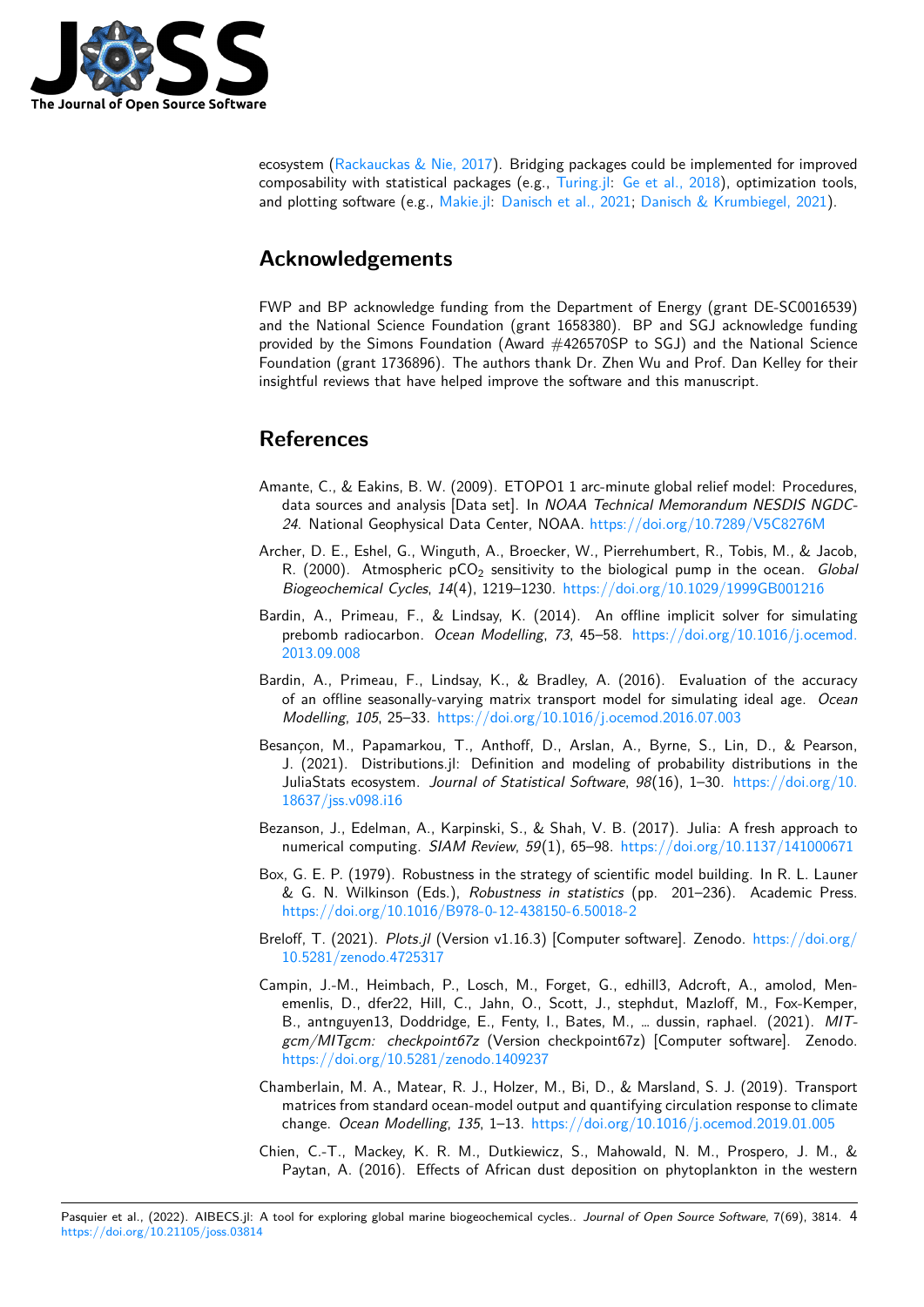

tropical Atlantic Ocean off Barbados. *Global Biogeochemical Cycles*, *30*(5), 716–734. https://doi.org/10.1002/2015GB005334

- Dai, A. (2017). *Global river flow and continental discharge dataset* [Data set]. Research Data Archive at the National Center for Atmospheric Research, Computational; Information [Systems Laboratory.](https://doi.org/10.1002/2015GB005334) https://doi.org/10.5065/D6V69H1T
- <span id="page-4-4"></span>Dai, A., & Trenberth, K. E. (2002). Estimates of Freshwater Discharge from Continents: Latitudinal and Seasonal Variations. *Journal of Hydrometeorology*, *3*(6), 660–687. https: //doi.org/10.1175/1[525-7541\(2002\)003%3C0660:EOFDF](https://doi.org/10.5065/D6V69H1T)C%3E2.0.CO;2
- Danisch, S., Krumbiege, J., & others. (2021). *JuliaPlots/makie.jl* (Version v0.15.0) [Computer software]. Zenodo. https://doi.org/10.5281/zenodo.3735092
- <span id="page-4-5"></span>Da[nisch, S., & Krumbiegel, J. \(2021\). Makie.jl: Flexible high-performance da](https://doi.org/10.1175/1525-7541(2002)003%3C0660:EOFDFC%3E2.0.CO;2)ta visuali[zation](https://doi.org/10.1175/1525-7541(2002)003%3C0660:EOFDFC%3E2.0.CO;2) for julia. *Journal of Open Source Software*, *6*(65), 3349. https://doi.org/10.21105/joss. 03349
- DeVries, T. (2014). The oceanic anthropogenic  $CO<sub>2</sub>$  sink: Storage, air-sea fluxes, and transports over the industrial era. *Global Biogeochemical Cycles*, *28*[\(7\), 631–647.](https://doi.org/10.21105/joss.03349) https: [//doi.](https://doi.org/10.21105/joss.03349)org/10.1002/2013GB004739
- <span id="page-4-0"></span>DeVries, T., & Deutsch, C. (2014). Large-scale variations in the stoichiometry of marine organic matter respiration. *Nature Geoscience*, *7*(12), 890–894. https://doi.org/10.[1038/](https://doi.org/10.1002/2013GB004739) ngeo2300
- <span id="page-4-11"></span>De[Vries, T., Deutsch, C., Rafter, P. A](https://doi.org/10.1002/2013GB004739)., & Primeau, F. (2013). Marine denitrification rates determined from a global 3-D inverse model. *Biogeosciences*, *10*[\(4\), 2481–2496.](https://doi.org/10.1038/ngeo2300) https: [//doi.org/](https://doi.org/10.1038/ngeo2300)10.5194/bg-10-2481-2013
- <span id="page-4-10"></span>DeVries, T., & Holzer, M. (2019). Radiocarbon and helium isotope constraints on deep ocean ventilation and mantle-<sup>3</sup>He sources. *Journal of Geophysical Research: Oceans*, *124*[\(5\),](https://doi.org/10.5194/bg-10-2481-2013) 3036–3057. [https://doi.org/10.1029](https://doi.org/10.5194/bg-10-2481-2013)/2018JC014716
- <span id="page-4-2"></span>DeVries, T., Holzer, M., & Primeau, F. (2017). Recent increase in oceanic carbon uptake driven by weaker upper-ocean overturning. *Nature*, *542*(7640), 215–218. https://doi.org/ 10.1038/nature21068
- <span id="page-4-8"></span>DeVries, T., & [Primeau, F. \(2011\). Dynamically and obs](https://doi.org/10.1029/2018JC014716)ervationally constrained estimates of water-mass distributions and ages in the global ocean. *Journal of Physic[al Oceanography](https://doi.org/10.1038/nature21068)*, *41*[, 2381–2401.](https://doi.org/10.1038/nature21068) https://doi.org/10.1175/JPO-D-10-05011.1
- DeVries, T., Primeau, F., & Deutsch, C. (2012). The sequestration efficiency of the biological pump. *Geophysical Research Letters*, *39*(13). https://doi.org/10.1029/2012GL051963
- <span id="page-4-1"></span>DeVries, T., & We[ber, T. \(2017\). The export and fate of or](https://doi.org/10.1175/JPO-D-10-05011.1)ganic matter in the ocean: New constraints from combining satellite and oceanographic tracer observations. *Global Biogeochemical Cycles*, *31*(3), 535–555. https[://doi.org/10.1002/2016GB005551](https://doi.org/10.1029/2012GL051963)
- <span id="page-4-12"></span><span id="page-4-9"></span>Forget, G. (2010). Mapping ocean observations in a dynamical framework: A 2004–06 ocean atlas. *Journal of Physical Oceanography*, *40*(6), 1201–1221. https://doi.org/10.1175/ 2009JPO4043.1
- <span id="page-4-3"></span>Garcia, H. E., Weathers, K., Paver, C. R., S[molyar, I., Boyer, T. P., Locarnini, R. A.,](https://doi.org/10.1002/2016GB005551) Zweng, M. M., Mishonov, A. V., Baranova, O. K., Seidov, D., & Reagan, J. R. (2018). *World [Ocean Atlas 201](https://doi.org/10.1175/2009JPO4043.1)8: Dissolved Inorganic Nutrients (phosphate, n[itrate and nitrate+nitrite,](https://doi.org/10.1175/2009JPO4043.1) silicate)*. *4*.
- <span id="page-4-7"></span><span id="page-4-6"></span>Gardner, W. D., Richardson, J., & Mishonov, A. V. (2018). Global assessment of benthic nepheloid layers and linkage with upper ocean dynamics. *Earth and Planetary Science Letters*, *482*, 126–134. https://doi.org/https://doi.org/10.1016/j.epsl.2017.11.008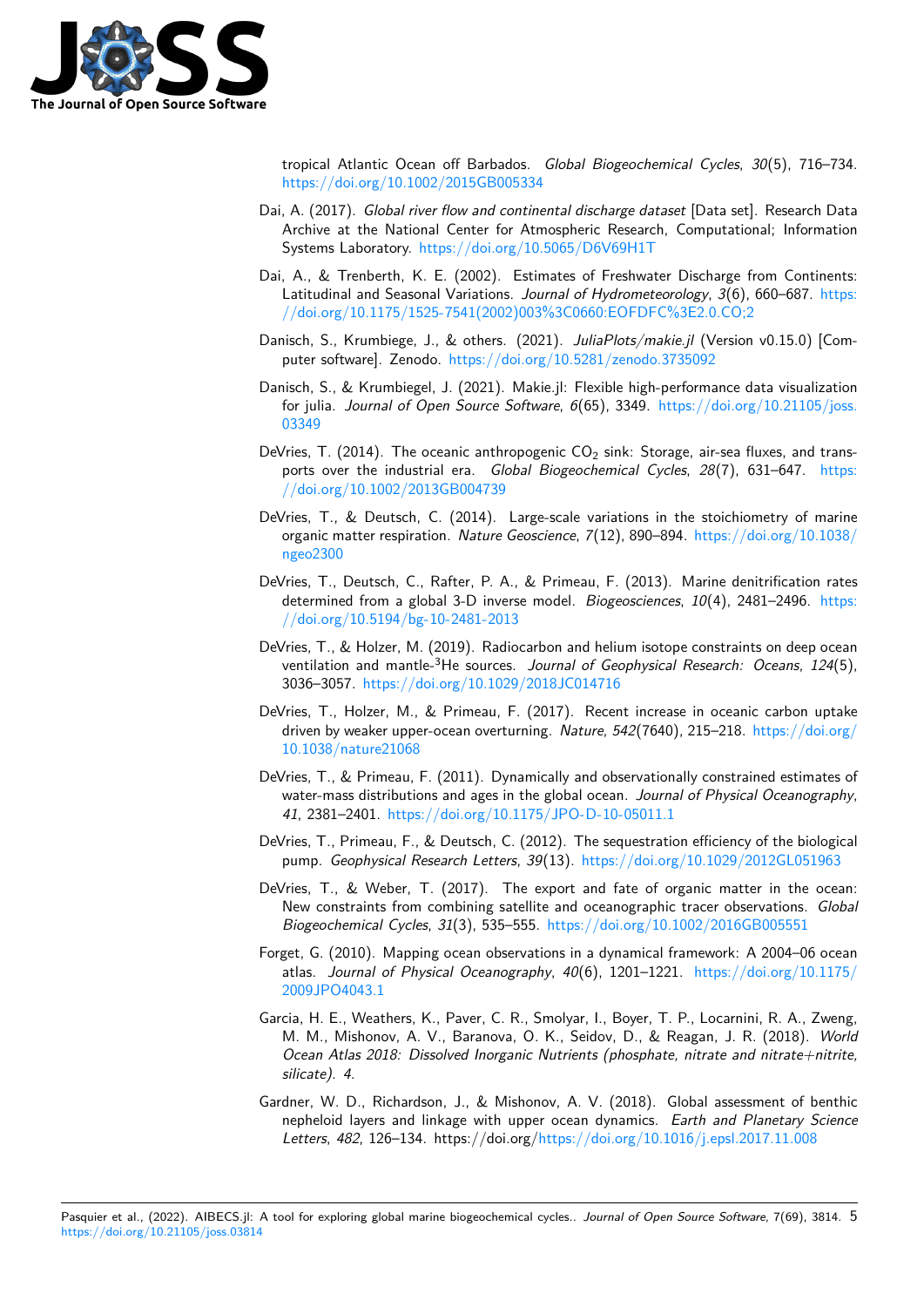

- Gardner, W. D., Richardson, J., Mishonov, A. V., & Biscaye, P. E. (2018). Global comparison of benthic nepheloid layers based on 52 years of nephelometer and transmissometer measurements. *Progress in Oceanography*, *168*, 100–111. https://doi.org/https: //doi.org/10.1016/j.pocean.2018.09.008
- <span id="page-5-5"></span>Ge, H., Xu, K., & Ghahramani, Z. (2018). Turing: A language for flexible probabilistic inference. *International Conference on Artificial Intelligence and Statistics, AISTATS 2018, 9-11 April 2018, Playa Blanca, Lanzarote, Canary Islands, Spain*, 1682–1690. h[ttp://](https://doi.org/10.1016/j.pocean.2018.09.008) [proceedings.mlr.press/v84/ge18b.html](https://doi.org/10.1016/j.pocean.2018.09.008)
- Holzer, M., Kwon, E. Y., & Pasquier, B. (2021). A new metric of the biological carbon pump: Number of pump passages and its control on atmospheric pCO2. *Global Biogeoc[hemical](http://proceedings.mlr.press/v84/ge18b.html) Cycles*, *35*[\(6\), e2020GB006863.](http://proceedings.mlr.press/v84/ge18b.html) https://doi.org/10.1029/2020GB006863
- <span id="page-5-11"></span>Huang, Q., Primeau, F., & DeVries, T. (2021). CYCLOCIM: A 4-d variational assimilation system for the climatological mean seasonal cycle of the ocean circulation. *Ocean Modelling*, *159*, 101762. https:/[/doi.org/10.1016/j.ocemod.2021.101762](https://doi.org/10.1029/2020GB006863)
- <span id="page-5-12"></span>John, S. G., Liang, H., Weber, T., DeVries, T., Primeau, F., Moore, K., Holzer, M., Mahowald, N., Gardner, W., Mishonov, A., Richardson, J., Faugere, Y., & Taburet, G. (2020). AWESOME OCIM: A si[mple, flexible, and powerful tool for modeling e](https://doi.org/10.1016/j.ocemod.2021.101762)lemental cycling in the oceans. *Chemical Geology*, *533*, 119403. https://doi.org/10.1016/j.chemgeo.2019. 119403
- <span id="page-5-0"></span>Kelley, C. T. (2003). *Solving nonlinear equations with Newton's method* (pp. 1–25). SIAM. https://doi.org/10.1137/1.9780898718898.ch1
- Kh[atiwala,](https://doi.org/10.1016/j.chemgeo.2019.119403) S. (2007). A computational framework [for simulation of biogeochemical tracers in](https://doi.org/10.1016/j.chemgeo.2019.119403) the ocean. *Global Biogeochemical Cycles*, *21*(3). https://doi.org/10.1029/2007GB002923
- <span id="page-5-6"></span>Kh[atiwala, S., Visbeck, M., & Cane, M. A. \(2005\)](https://doi.org/10.1137/1.9780898718898.ch1). Accelerated simulation of passive tracers in ocean circulation models. *Ocean Modelling*, *9*(1), 51–69. https://doi.org/10.1016/j. ocemod.2004.04.002
- <span id="page-5-9"></span><span id="page-5-8"></span>Kok, J. F., Adebiyi, A. A., Albani, S., Balkanski, Y.[, Checa-Garcia, R., Chin, M., Colarco, P.](https://doi.org/10.1029/2007GB002923) R., Hamilton, D. S., Huang, Y., Ito, A., Klose, M., Li, L., Mahowald, N. M., Miller, R. L., Obiso, V., Pérez García-Pando, C., Rocha-Lima, A., & Wan, [J. S. \(2021\). Contribution](https://doi.org/10.1016/j.ocemod.2004.04.002) [of the world's main](https://doi.org/10.1016/j.ocemod.2004.04.002) dust source regions to the global cycle of desert dust. *Atmospheric Chemistry and Physics*, *21*(10), 8169–8193. https://doi.org/10.5194/acp-21-8169-2021
- <span id="page-5-1"></span>Kvale, K. F., Khatiwala, S., Dietze, H., Kriest, I., & Oschlies, A. (2017). Evaluation of the transport matrix method for simulation of ocean biogeochemical tracers. *Geoscientific Model Development*, *10*(6), 2425–2445. htt[ps://doi.org/10.5194/gmd-10-2425-2017](https://doi.org/10.5194/acp-21-8169-2021)
- <span id="page-5-10"></span>Lauvset, S. K., Key, R. M., Olsen, A., Heuven, S. van, Velo, A., Lin, X., Schirnick, C., Kozyr, A., Tanhua, T., Hoppema, M., Jutterström, S., Steinfeldt, R., Jeansson, E., Ishii, M., Perez, F. F., Suzuki, T., & Watelet, S[. \(2016\). A new global interior ocean map](https://doi.org/10.5194/gmd-10-2425-2017)ped climatology: The 1°×1° GLODAP version 2. *Earth System Science Data*, *8*(2), 325–340. https://doi.org/10.5194/essd-8-325-2016
- <span id="page-5-4"></span>Lin, D., White, J. M., Byrne, S., Bates, D., Noack, A., Pearson, J., Arslan, A., Squire, K., Anthoff, D., Papamarkou, T., Besançon, M., Drugowitsch, J., Schauer, M., & contributors, other. (2019). *JuliaStats/Distributions.jl: a Julia package for probability distributions and associated functions*. [https://doi.org/10.5](https://doi.org/10.5194/essd-8-325-2016)281/zenodo.2647458
- <span id="page-5-7"></span>Luijendijk, E., Gleeson, T., & Moosdorf, N. (2019). *Geospatial data and model results for a global model study of coastal groundwater discharge* [Data set]. PANGAEA. https: //doi.org/10.1594/P[ANGAEA.907641](https://doi.org/10.5281/zenodo.2647458)
- <span id="page-5-3"></span><span id="page-5-2"></span>Luijendijk, E., Gleeson, T., & Moosdorf, N. (2020). Fresh groundwater discharge insignificant for the world's oceans but important for coastal ecosystems. *Nature Communic[ations](https://doi.org/10.1594/PANGAEA.907641)*, *11*(1). [https://doi.org/10.1038/s41467](https://doi.org/10.1594/PANGAEA.907641)-020-15064-8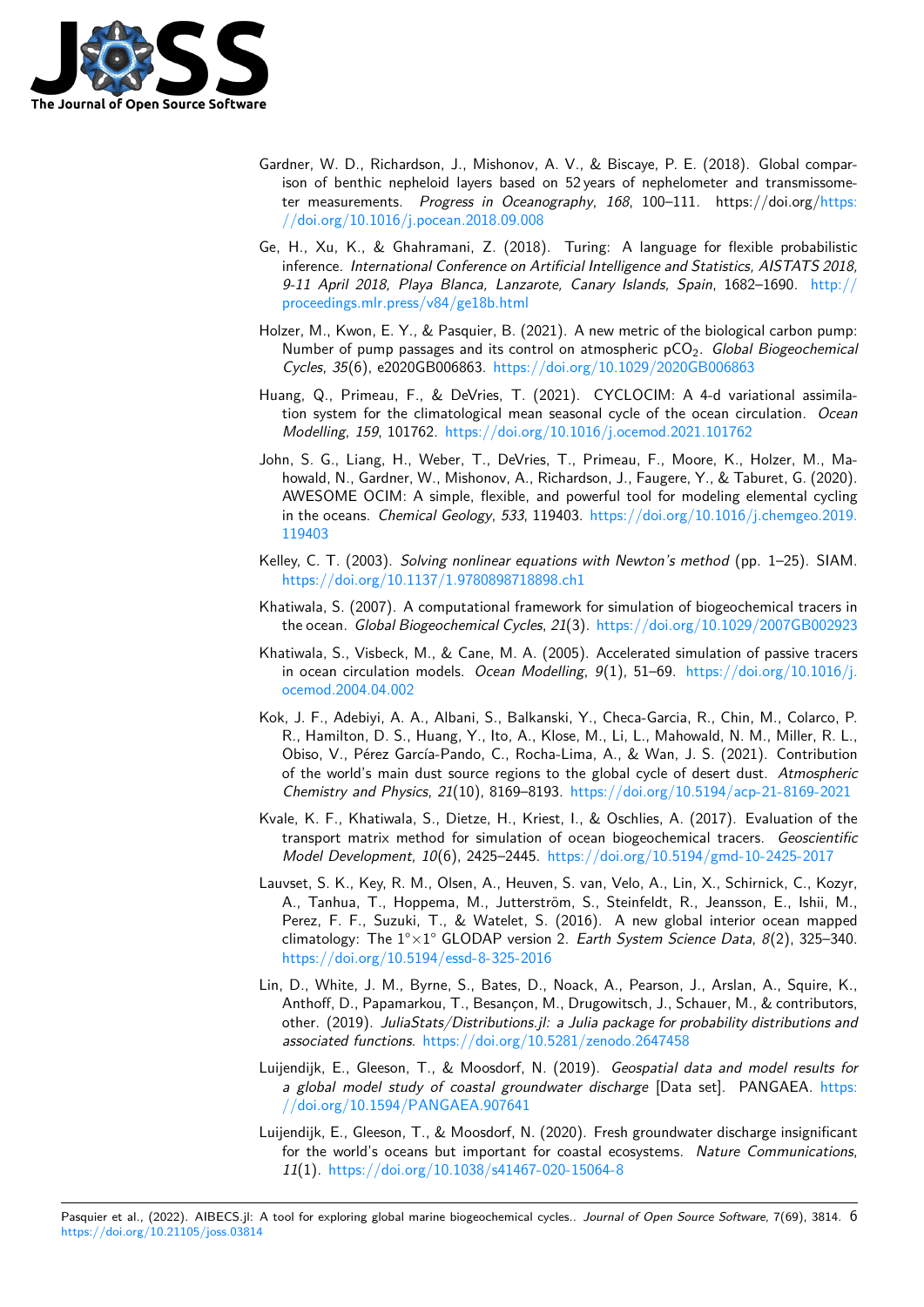

- Mogensen, P. K., & Riseth, A. N. (2018). Optim: A mathematical optimization package for Julia. *Journal of Open Source Software*, *3*(24), 615. https://doi.org/10.21105/joss.00615
- <span id="page-6-8"></span>Olsen, A., Key, R. M., Heuven, S. van, Lauvset, S. K., Velo, A., Lin, X., Schirnick, C., Kozyr, A., Tanhua, T., Hoppema, M., Jutterström, S., Steinfeldt, R., Jeansson, E., Ishii, M., Pérez, F. F., & Suzuki, T. (2016). The global [ocean data analysis project version 2](https://doi.org/10.21105/joss.00615) (GLODAPv2) – an internally consistent data product for the world ocean. *Earth System Science Data*, *8*(2), 297–323. https://doi.org/10.5194/essd-8-297-2016
- <span id="page-6-3"></span>Pasquier, B. (2019). *WorldOceanAtlasTools.jl: Download and process world ocean data in julia*. https://doi.org/10.5281/zenodo.2677666
- Pasquier, B. (2021). *AIBECS.jl: [The ideal tool for exploring global marine](https://doi.org/10.5194/essd-8-297-2016) biogeochemical cycles* (Version v0.10.10) [Computer software]. Zenodo. https://doi.org/10.5281/zenodo. 2864051
- <span id="page-6-5"></span>Pasquier, B. (2020). *F1Method.jl* [\(Version v0.4.0](https://doi.org/10.5281/zenodo.2677666)) [Computer software]. Zenodo. https: //doi.org/10.5281/zenodo.4284133
- <span id="page-6-0"></span>Pas[quier, B.](https://doi.org/10.5281/zenodo.2864051), & Holzer, M. (2018). The number of past [and future regenerations of iron](https://doi.org/10.5281/zenodo.2864051) in the ocean and its intrinsic fertilization efficiency. *Biogeosciences*, *15*(23), 7177[–7203.](https://doi.org/10.5281/zenodo.4284133) [https://doi.org/10.5194/bg-15-7177](https://doi.org/10.5281/zenodo.4284133)-2018
- <span id="page-6-14"></span><span id="page-6-7"></span>Primeau, F., Holzer, M., & DeVries, T. (2013). Southern Ocean nutrient trapping and the efficiency of the biological pump. *Journal of Geophysical Research: Oceans*, *118*, 2547– 2564. [https://doi.org/10.1002/jgrc.20181](https://doi.org/10.5194/bg-15-7177-2018)
- <span id="page-6-1"></span>Rackauckas, C., & Nie, Q. (2017). DifferentialEquations.jl — A performant and feature-rich ecosystem for solving differential equations in Julia. *Journal of Open Research Software*, *5*(1), [15. https://doi.org/http://doi.org/1](https://doi.org/10.1002/jgrc.20181)0.5334/jors.151
- Revels, J., Lubin, M., & Papamarkou, T. (2016). Forward-mode automatic differentiation in Julia. *arXiv:1607.07892 [cs.MS]*. https://arxiv.org/abs/1607.07892
- <span id="page-6-15"></span>Roshan, S., & DeVries, T. ([2017\). Efficient dissolved organ](http://doi.org/10.5334/jors.151)ic carbon production and export in the oligotrophic ocean. *Nature Communications*, *8*(1). https://doi.org/10.1038/ s41467-017-02227-3
- <span id="page-6-9"></span>Sarmiento, J. L., & Gruber, N. (2006). *[Ocean biogeochemical dynamic](https://arxiv.org/abs/1607.07892)s* (p. 503). Princeton Univ. Press, Princeton; Oxford.
- <span id="page-6-12"></span>Sch[litzer, R. \(1993\). De](https://doi.org/10.1038/s41467-017-02227-3)termining the mean, large-scale circulatio[n of the Atlantic with the](https://doi.org/10.1038/s41467-017-02227-3) adjoint method. *Journal of Physical Oceanography*, *23*(9), 1935–1952. https://doi.org/ 10.1175/1520-0485(1993)023%3C1935:DTMLSC%3E2.0.CO;2
- <span id="page-6-10"></span><span id="page-6-2"></span>Schlitzer, R. (2000). Applying the adjoint method for biogeochemical modeling: Export of particulate organic matter in the world ocean. *Geophysical Monograp[h-American Geo](https://doi.org/10.1175/1520-0485(1993)023%3C1935:DTMLSC%3E2.0.CO;2)physical Union*, *114*, 107–124.
- <span id="page-6-11"></span>Sch[litzer, R., Anderson, R. F., Dodas, E. M., Lohan, M., Geibert, W.](https://doi.org/10.1175/1520-0485(1993)023%3C1935:DTMLSC%3E2.0.CO;2), Tagliabue, A., Bowie, A., Jeandel, C., Maldonado, M. T., Landing, W. M., Cockwell, D., Abadie, C., Abouchami, W., Achterberg, E. P., Agather, A., Aguliar-Islas, A., Aken, H. M. van, Andersen, M., Archer, C., … Shelley, Rachel. (2018). The GEOTRACES Intermediate Data Product 2017 [Data set]. In *Chemical Geology* (Vol. 493, pp. 210–223).
- <span id="page-6-6"></span>Taburet, G., Sanchez-Roman, A., Ballarotta, M., Pujol, M.-I., Legeais, J.-F., Fournier, F., Faugere, Y., & Dibarboure, G. (2019). DUACS DT2018: 25 years of reprocessed sea level altimetry products. *Ocean Science*, *15*(5), 1207–1224. https://doi.org/10.5194/ os-15-1207-2019
- <span id="page-6-13"></span><span id="page-6-4"></span>Teng, Y.-C., Primeau, F., Moore, J. K., Lomas, M. W., & Martiny, A. C. (2014). Global-scale variations of the ratios of carbon to phosphorus in exported mari[ne organic matter.](https://doi.org/10.5194/os-15-1207-2019) *Nature [Geoscience](https://doi.org/10.5194/os-15-1207-2019)*, *7*(12), 895–898. https://doi.org/10.1038/ngeo2303